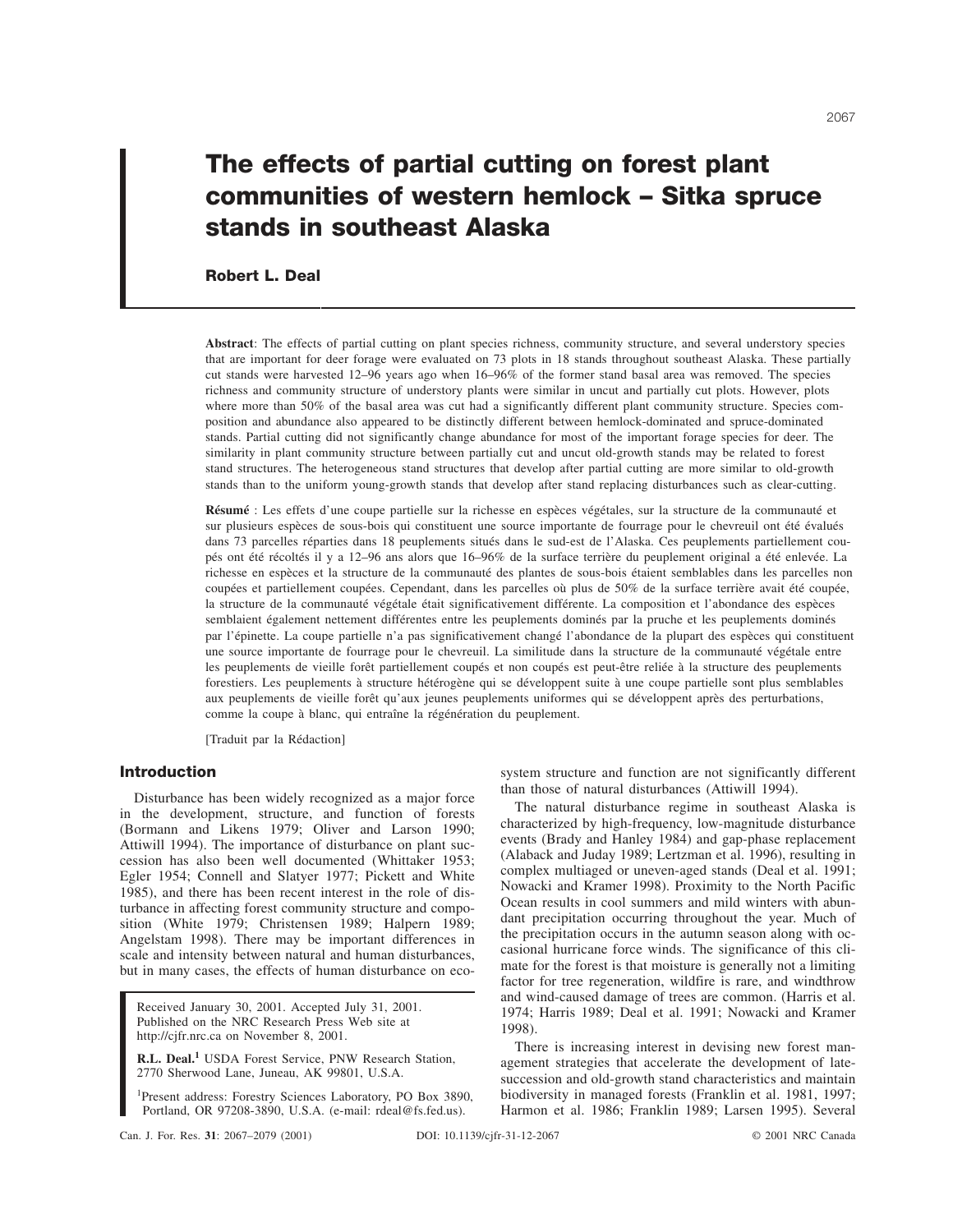studies are underway in the Pacific Northwest region to evaluate the effects of different silvicultural prescriptions designed to accelerate the development of late successional forest characteristics (Arnott and Beese 1997; Coates and Burton 1997; Aubry et al. 1999; Curtis et al. 1999<sup>2</sup>). Recent forest management plans in Alaska have prescribed forest practices using a variety of silvicultural systems, including even-aged, two-aged, and uneven-aged management (USDA Forest Service 1997). However, even-aged silvicultural systems using clear-cutting have been almost exclusively used in the western hemlock (*Tsuga heterophylla* (Raf.) Sarg.) – Sitka spruce (*Picea sitchensis* (Bong.) Carrière) forests of southeast Alaska since the establishment of large-scale timber operations in the early 1950s (Harris and Farr 1974). Little is known about forest management practices in this region, other than even-aged silvicultural systems, and the effects of proposed partial cutting on forest stand development and understory plant diversity and abundance are unknown. Research on alternatives to clear-cutting is currently being conducted in southeast Alaska using large experimental studies, but long-term results of this research will not be available for many years (McClellan et al. 2000). There is a need to retrospectively evaluate the effects of previous partial cutting on stand structure, forest overstory–understory interactions, and plant communities to assess the effects of partial cutting and to develop interim management guidelines for new silvicultural systems.

In southeast Alaska, forest stand development after standreplacing disturbances such as clear-cutting is very different from the natural gap-phase disturbance regime common in the region. Stand development after clear-cutting follows a clearly defined pattern with the establishment and development of a new cohort of western hemlock and Sitka spruce trees (Alaback 1982*a*; Deal et al. 1991). Conifer regeneration, shrubs, and herbaceous plants are rapidly established (stand initiation), and understory plant biomass peaks around 15 to 25 years after clear-cutting (Alaback 1982*a*). Canopy closure occurs about 25 to 35 years after cutting followed by an intense period of intertree competition that prevents new tree regeneration (stem exclusion). The developing younggrowth stands are extremely dense, and stands have relatively uniform tree height and diameter distributions. This stage of stem exclusion is long lasting in southeast Alaska and can persist for 50 to 100 years or longer (Alaback 1984). During the stem exclusion stage, stands notably lack the multilayered, diverse structure and shrub–herb layers found in old-growth or multiaged stands common in the region. Over time, disease, insect, and wind disturbances in these stands (Kimmey 1956; Hard 1974; Harris 1989) create gaps in the canopy, resulting in reestablishment of new tree cohorts (understory reinitiation) and other understory vegetation.

Forest development after stand-replacing disturbances such as clear-cutting has significant and long-term effects on understory plant development. Canopy closure eliminates most herbs and shrubs (Alaback 1982*a*), and attempts to reestablish understory plants through thinning dense younggrowth stands have led to mostly conifer regeneration (Deal

and Farr 1994) with little success in herbaceous plant colonization (Tappeiner and Alaback 1989). This intense stage of stem exclusion eliminates or significantly reduces the growth rate of understory vegetation for up to 100 years (Alaback 1982*b*, 1984; Tappeiner and Alaback 1989). The effect of a much reduced herb and shrub community for a long period of the stand rotation (100+ years) means that plant diversity and abundance are greatly reduced for over 70% of the stand rotation time period.

This long-lasting stage of stem exclusion has significant implications for wildlife such as Sitka black-tailed deer, which depend on these plants as forage (Wallmo and Schoen 1980; Schoen et al. 1988; Hanley 1993). For the first 15 to 25 years after clear-cutting, these young-growth stands provide greater understory plant biomass than old-growth stands (Alaback 1982*a*); however, snow accumulation makes them much less useful for deer habitat in the winter (Rose 1984; Kirchhoff and Schoen 1987; Schoen and Kirchhoff 1990). The dense, uniform canopy of young-growth hemlock– spruce stands and the abundant conifer regeneration established after thinning significantly reduce understory plant diversity and abundance. The establishment of these dense stands is recognized as having broadly negative consequences for wildlife habitat (Wallmo and Schoen 1980; Hanley 1993; Dellasalla et al. 1996). The use of partial cutting rather than clear-cutting in old-growth stands needs to be evaluated to determine if partial cutting can provide the critical stand structure for winter deer habitat, greater plant diversity and abundance, and important plant species for wildlife forage.

The effects of management practices such as partial cutting on forest plant communities in hemlock–spruce stands of southeast Alaska are unknown. Before undertaking a widespread shift to partial cutting, it is essential to understand stand development and to assess the potential role of partial cutting on understory plant diversity and abundance. The major objectives of this study were to analyze plant species diversity and abundance in partially cut and uncut stands, and to determine the changes in forest plant communities occurring after different intensities of partial cutting. I also evaluated several plant species that are important for deer forage and determined if either partial cutting or the intensity of cutting led to significant changes in their abundance.

# Material and methods

# **Study areas**

Southeast Alaska is a temperate rainforest region and part of the hemlock–spruce forest type that occupies a narrow 3000 km long band along the Pacific Coast from Coos Bay, Oregon, to Prince William Sound, Alaska (Barrett 1995). The region of southeast Alaska is characterized by rugged steeply rising coastal mountains and numerous densely forested islands (Harris et al. 1974). Partial cutting of forests was a common practice in southeast Alaska in the early 1900s until about 1950 when pulp mills were established in the region. Logging practices varied from hand logging at the turn of the century to A-frame, high-lead, and other cable-logging systems since the 1920s (Rakestraw 1981). Usually, individual Sitka

<sup>2</sup>Curtis, R.O., Clendenen, G.W., DeBell, D.S., et al. 1999. Study plan: silvicultural options for harvesting young-growth production forests. On file at Olympia Forestry Sciences Laboratory, PNW Research Station, Olympia, Wash.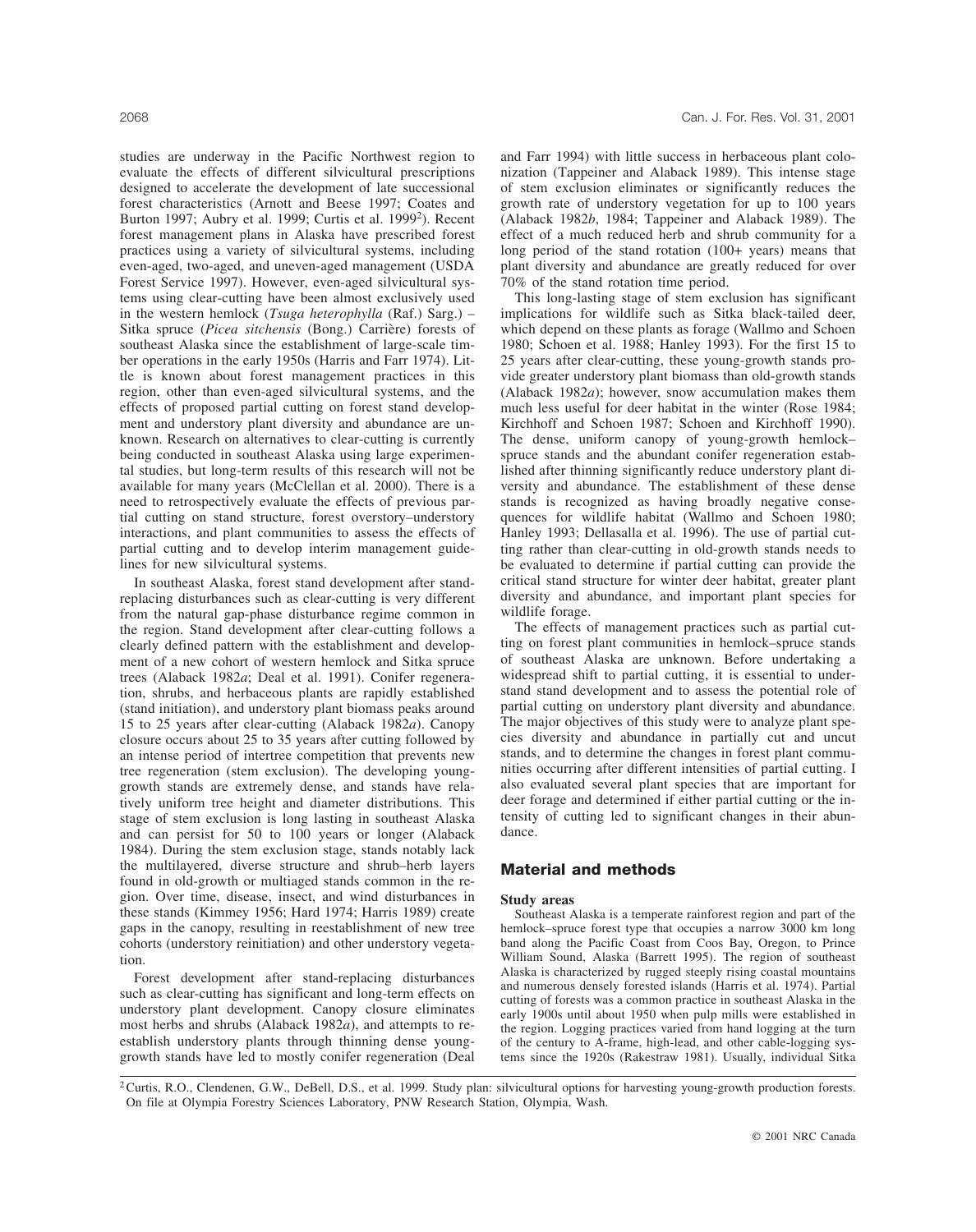



spruce trees were cut for sawtimber, or western hemlocks were harvested for piling, leaving stands of variable density, species composition, and size.

Eighteen sites were selected to sample a range of "time since cutting", intensity of cutting, and geographic distribution throughout southeast Alaska (Fig. 1, Table 1). Potential study sites were selected from 200+ sites identified from a variety of sources, including USDA Forest Service district files, historical records, and maps. Study sites were selected under the following criteria: (*i*) a range of time since cutting from 10 to100 years; (*ii*) stands with only one cutting entry; (*iii*) a partial-cut area of at least 10 ha, with a wide range of cutting intensities at each site, including an uncut area; (*iv*) relatively uniform topography, soils, forest type, and plant associations within each site; and (*v*) geographical distribution throughout southeast Alaska. All study sites were within 2 km of the nearest shoreline and less than 100 m in elevation.

At each study site stand, surveys were conducted to assess and find a range of current stand densities and cutting intensities, and the number and size of cut stumps and overstory trees were noted. An uncut control and generally three partially cut areas (light, medium, heavy) were located at each site in 1995 and 1996. Overstory stand plots, centrally located within each partially cut area, were used to evaluate stand structure. A total of seventy-three 0.2-ha overstory plots were installed at the 18 study sites.

#### **Stand reconstruction**

Stands were reconstructed back to the date of cutting using cut stumps, current live trees, and snag information (Deal 1999). The date of cutting was determined by using tree radial-growth analyses (Henry and Swan 1974; Oliver 1982; Lorimer 1985) and verified by historical data if available. Patterns of tree release indicating an abrupt and sustained increase in growth for at least

10 consecutive years averaging at least 50–100% greater than the previous 10 years (Lorimer et al. 1988) were used to determine the date of partial cutting. These partially cut stands were harvested 12–96 years ago (Table 1).

I developed stump-to-breast-height equations (Deal 1999) to predict tree diameter at breast height (DBH) from the stump diameter, by using forward stepwise regression analysis (Snedecor and Cochran 1980). The basal area of each stump was multiplied by the appropriate overstory plot expansion factor to determine basal area cut per hectare for each plot. The diameter at time of cutting of current live trees was determined by using increment cores and stem sections from 986 western hemlock, Sitka spruce, western redcedar (*Thuja plicata* Donn ex D. Don), and yellow-cedar trees (*Chamaecyparis nootkatensis* (D. Don) Spach). I developed sitespecific regression equations to predict DBH at time of cutting for all trees by relating DBH at time of cutting to current tree DBH, basal area, species, and plot cutting intensity (Deal 1999). The basal area of all trees at time of cutting was multiplied by the overstory plot expansion factor to determine stand basal area per hectare for each plot at time of cutting. Snag class and snag age data were used to determine snag DBH at cutting date, and then I estimated stand mortality since cutting. Each snag was assigned to a decay class, and a mean age for each decay class was determined (Hennon et al. 1990; P. Palkovic, unpublished data). The live-tree regression equations were used for snags, and snag DBH was predicted at the date of cutting. Periodic basal-area mortality per hectare was estimated for each plot. Data on the basal area that was cut, current live tree basal area at cutting date, and stand mortality since cutting were then combined to determine the proportion of basal area cut for each stand cutting treatment (Deal 1999). Cutting intensity ranged from 16 to 96% of the former stand basal area (Table 1).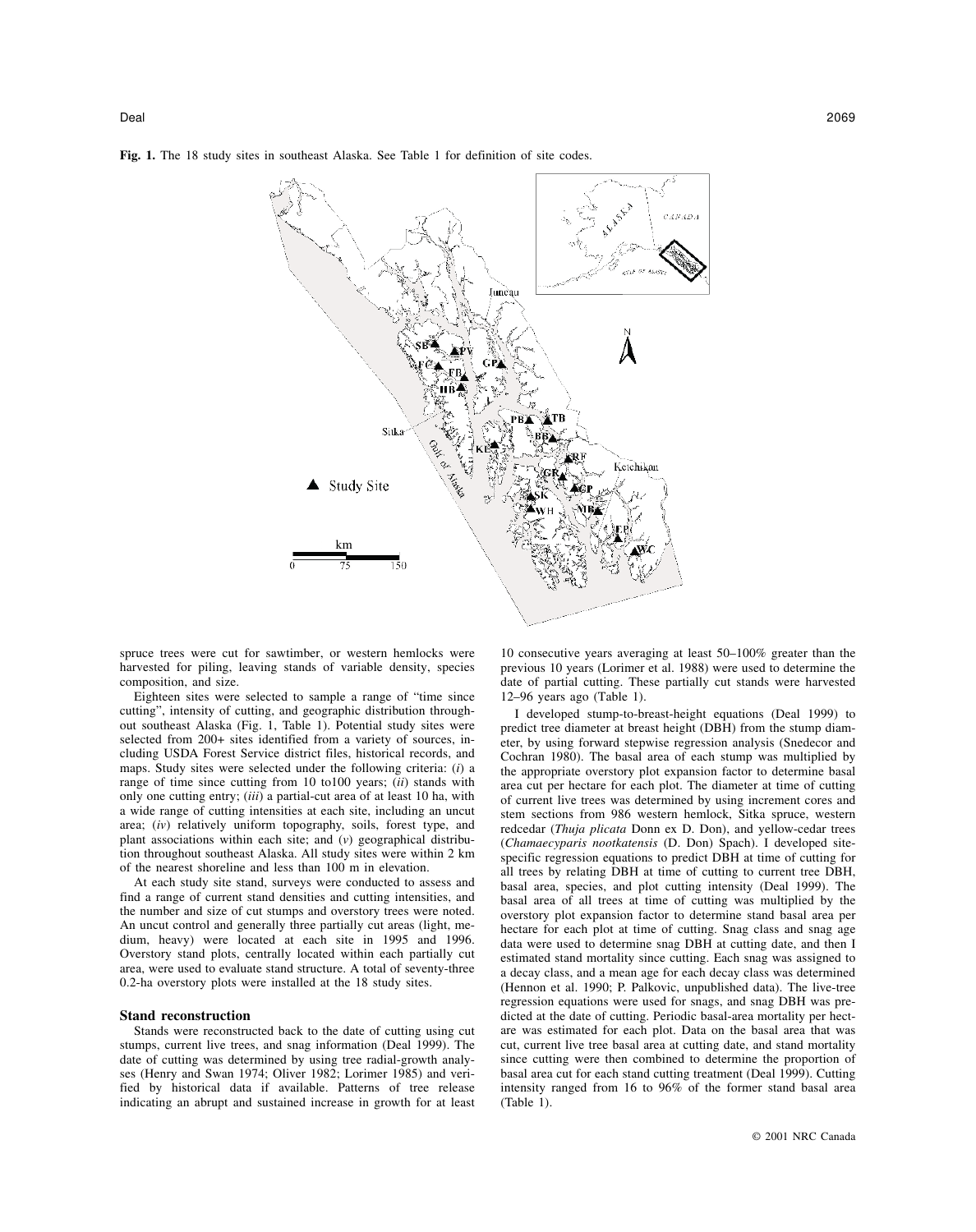|                                                                                                                                                                                                                                                                                   |                 | Cutting intensity       |                                               |                                   |                                      | Current stand composition <sup><math>a</math></sup> |                  |                   |                              |                 |
|-----------------------------------------------------------------------------------------------------------------------------------------------------------------------------------------------------------------------------------------------------------------------------------|-----------------|-------------------------|-----------------------------------------------|-----------------------------------|--------------------------------------|-----------------------------------------------------|------------------|-------------------|------------------------------|-----------------|
| Research site (no. of<br>0.2-ha plots/site)                                                                                                                                                                                                                                       | Cutting<br>date | <b>BA</b> cut<br>$(\%)$ | $(m^2 \cdot ha^{-1})$<br>$\overline{a}$<br>BA | BA uncut<br>$(m^2 \cdot ha^{-1})$ | $(m^2 \cdot ha^{-1})$<br>$_{\rm BA}$ | (trees/ha)<br>All trees                             | Spruce<br>$(\%)$ | Hemlock<br>$(\%)$ | Other <sup>b</sup><br>$(\%)$ | Forest type     |
| TB, Thomas Bay $(3)$                                                                                                                                                                                                                                                              | 1984            | $20 - 29$               | $18 - 19$                                     | 42–77                             | 49-70                                | 237-766                                             | $1 - 17$         | $83 - 99$         |                              | Western hemlock |
| GR, Granite (4)                                                                                                                                                                                                                                                                   | 1983            | $18 - 86$               | $9 - 51$                                      | $9 - 50$                          | $13 - 70$                            | 368-1440                                            | $\mathcal{L}$    | $93 - 100$        |                              | Western hemlock |
| PV, Pavlof River (6)                                                                                                                                                                                                                                                              | 1977            | $36 - 58$               | $21 - 43$                                     | $31 - 47$                         | $37 - 69$                            | 288-823                                             | $4 - 29$         | 42-96             | $0 - 46$                     | Sitka spruce    |
| BB, Big Bear Creek (4)                                                                                                                                                                                                                                                            | 1958            | $17 - 36$               | $9 - 27$                                      | $47 - 63$                         | $53 - 79$                            | 270-754                                             | $15 - 47$        | $53 - 85$         |                              | Sitka spruce    |
| MB, Margarita Bay (4)                                                                                                                                                                                                                                                             | 1958            | $23 - 83$               | $8 + 6$                                       | $10 - 30$                         | $41 - 63$                            | 694-2695                                            | $4 - 24$         | $76 - 96$         |                              | Western hemlock |
| RF, Rainbow Falls (4)                                                                                                                                                                                                                                                             | 1942            | $34 - 61$               | $15 - 25$                                     | $16 - 29$                         | 44-66                                | 348-1108                                            | $0 - 28$         | $63 - 100$        |                              | Sitka spruce    |
| FC, Finger Creek (4)                                                                                                                                                                                                                                                              | 194             | $18 - 41$               | $11 - 33$                                     | $44 - 51$                         | $58 - 75$                            | $331 - 522$                                         | $5 - 60$         | 40-95             |                              | Western hemlock |
| WH, Winter Harbor (4)                                                                                                                                                                                                                                                             | 1932            | $24 - 38$               | $19 - 39$                                     | $56 - 70$                         | $73 - 95$                            | 785-131                                             | $2 - 33$         | $67 - 98$         |                              | Sitka spruce    |
| SB, Salt Lake Bay (4)                                                                                                                                                                                                                                                             | 1928            | $48 - 55$               | $28 - 35$                                     | $29 - 31$                         | $63 - 87$                            | 158-642                                             | $17 - 73$        | $27 - 83$         |                              | Sitka spruce    |
| CP, Canoe Passage (4)                                                                                                                                                                                                                                                             | 1927            | $16 - 75$               | $9 - 57$                                      | $19 - 46$                         | 44-66                                | 815-2452                                            | $2 - 13$         | 74-92             | $6 - 19$                     | Western hemlock |
| EP, Elf Point (4)                                                                                                                                                                                                                                                                 | 1927            | $17 - 73$               | $12 - 36$                                     | $13 - 57$                         | $42 - 116$                           | 453–1443                                            | $2-4$            | $72 - 96$         | $0 - 24$                     | Western hemlock |
| SK, Sarkar (4)                                                                                                                                                                                                                                                                    | 1925            | $27 - 59$               | $14 - 28$                                     | $19 - 37$                         | $57 - 76$                            | 467-1163                                            | $\overline{11}$  | 89-100            |                              | Western hemlock |
| HB, Hanus Bay $(4)$                                                                                                                                                                                                                                                               | 1922            | 49-96                   | $24 - 85$                                     | $3 - 25$                          | 56-83                                | 413-1180                                            | $6 - 62$         | $38 - 94$         |                              | Sitka spruce    |
| KL, Kutlaku Lake (4)                                                                                                                                                                                                                                                              | 1920            | $31 - 63$               | $17 - 31$                                     | $18 - 37$                         | $58 - 139$                           | $305 - 525$                                         | $5 - 49$         | $35 - 95$         | $0 - 16$                     | Sitka spruce    |
| PB, Portage Bay (4)                                                                                                                                                                                                                                                               | 1918            | $26 - 65$               | $7 - 28$                                      | $14 - 25$                         | $47 - 56$                            | 459–1202                                            | $5 - 33$         | $67 - 95$         |                              | Western hemlock |
| FB, Florence Bay (4)                                                                                                                                                                                                                                                              | 1914            | $50 - 57$               | $33 - 38$                                     | $26 - 38$                         | 56-83                                | $.20 - 360$                                         | $18 - 75$        | $25 - 82$         |                              | Sitka spruce    |
| GP, Glass Peninsula (4)                                                                                                                                                                                                                                                           | 1911            | $23 - 69$               | $15 - 41$                                     | $17 - 47$                         | $60 - 84$                            | $147 - 397$                                         | $1 - 34$         | $28 - 83$         | $6+{-}0$                     | Sitka spruce    |
| WC, Weasel Cove (4)                                                                                                                                                                                                                                                               | 1900            | 17–51                   | $9 - 23$                                      | $22 - 45$                         | $53 - 75$                            | 450–1220                                            | $0 - 24$         | $67 - 100$        | $0 - 17$                     | Sitka spruce    |
| Note: The cutting intensity data refer to the range for the partially out plots at each site. The current stand data include the range of both uncut and cut plots at each site. The forest type is the major                                                                     |                 |                         |                                               |                                   |                                      |                                                     |                  |                   |                              |                 |
| overstory tree species at each site. BA, basal area.                                                                                                                                                                                                                              |                 |                         |                                               |                                   |                                      |                                                     |                  |                   |                              |                 |
| <sup>p</sup> The other minor species include western redcedar (Thuja plicata), yellow-cedar (Chamaecyparis nootkatensis), red alder (Ahus rubra Bong.), and mountain hemlock (Tsuga mertensiana (Bong.)<br>"Stand data for trees and basal area includes all trees that are at le |                 |                         | east 2.5 cm DBH                               |                                   |                                      |                                                     |                  |                   |                              |                 |

Table 1. Descriptions of research sites listed chronologically by cutting date. Descriptions of research sites listed chronologically by cutting date.

The other minor species include western redcedar (Thuja plicata), yellow-cedar (Chamaecyparis nootkatensis), red alder (Alnus rubra Bong.), and mountain hemlock (Tsuga mertensiana (Bong.)

Carrière).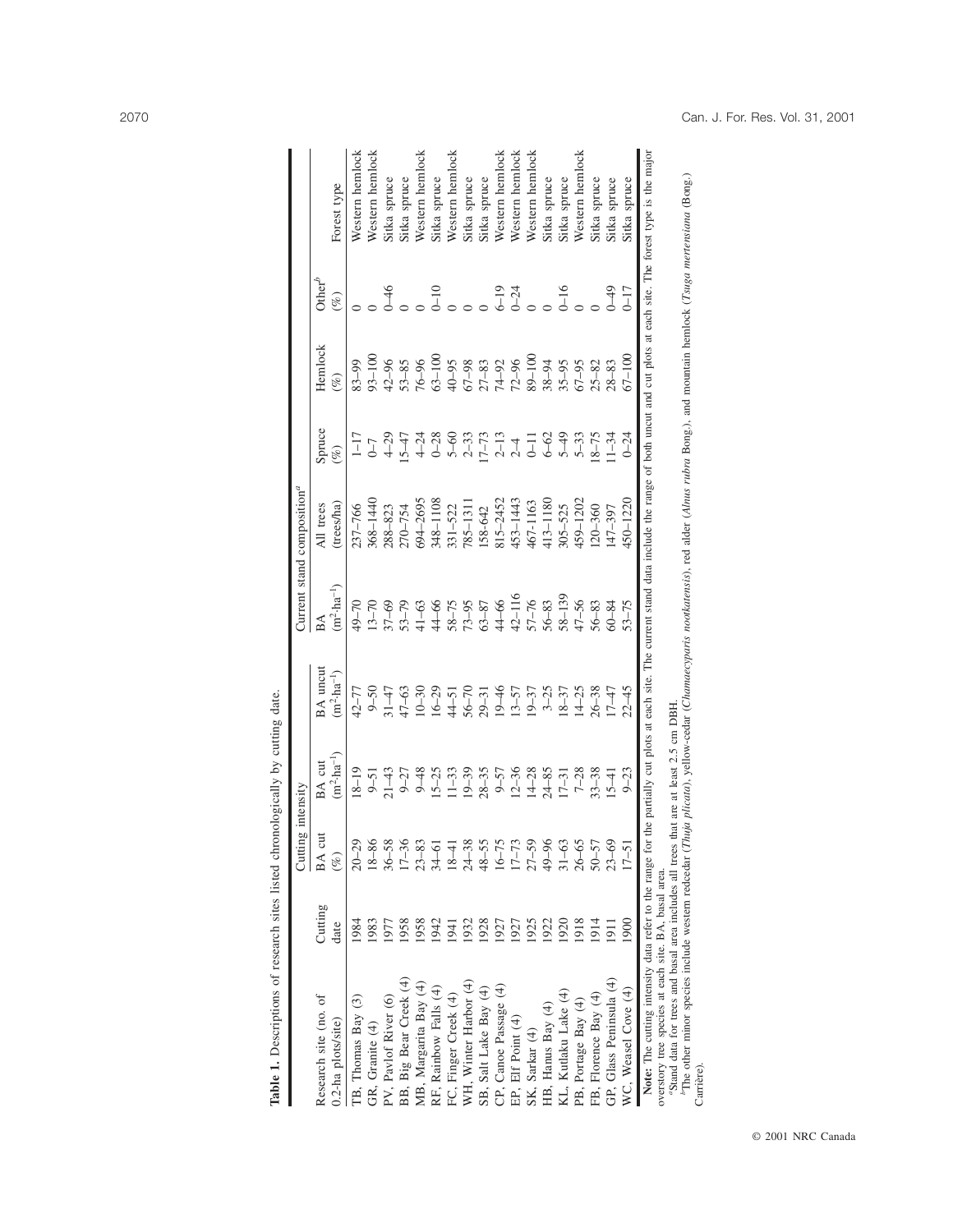#### **Stand data**

For each overstory plot, tree species, DBH, tree height, and crown position were measured for all live trees greater than 2.5 cm DBH (1.3 m) to provide current stand structural information. Stand reconstruction provided data on the date and the intensity of cutting. The overstory plot data included time since cutting and stand structural data on the total stand basal area cut, residual basal area retained, proportion of stand basal area cut, stand density, and the proportion of spruce and hemlock in the stand (Table 1). Environmental data included elevation, slope, aspect, plant association, and forest type.

## **Vegetation data**

Understory vegetation was sampled with ten  $1 \times 1$  m vegetation quadrats (1.0 m<sup>2</sup>), and ten 2 m radius shrub plots (12.57 m<sup>2</sup>) systematically distributed within each of the seventy-three 0.2-ha overstory plots. Canopy cover classes by species for all herbs, mosses, lichens, liverworts, and tree seedlings less than 0.1 m tall were estimated within each vegetation quadrat. The canopy cover classes were estimated for shrub and understory tree species, and shrub and tree seedlings greater than 0.1 m tall were measured for height within the shrub plots. Canopy cover classes were as follows: <1, 1–5, >5–25, >25–50, >50–75, >75–95, and >95–100% (Daubenmire 1959).

#### **Construction of data sets**

The canopy cover data for the 10 vegetation quadrats and shrub plots were combined and averaged within each overstory plot to estimate mean abundance for each plant species found on the 0.2-ha overstory plots. The percent vegetation cover for each species was calculated using the midpoints of each canopy cover class. A plotby-species matrix was constructed where species abundance data consisted of mean cover. Separate data sets were constructed and used to assess species diversity and plant community structure. One data set used the full set of 73 plots and 146 species. Another data set contained only vascular plants and included 73 plots and 56 species; this data set was used to assess species diversity and richness of vascular plants and to analyze the structure of the vascular plant community. Finally, a reduced data set was developed where species occurring in fewer than three plots were removed from the data set. No plots were removed, but 36 species occurring on only one plot and nine species occurring on only two plots were removed, creating a reduced data matrix of 73 plots and 101 species. The reduced data set was developed to determine if the elimination of rare species reduced the variability of species abundance and strengthened the relationship between plots and species composition. This reduced data set was later used for all additional analyses of plant community structure.

An environmental matrix comprising both quantitative and categorical variables was constructed using the stand structural and environmental data from the overstory plots. A class variable for cutting intensity was created using the proportion of basal area cut: uncut plots (0), plots with 1–25% of basal area cut (1), plots with 26–50% basal area cut (2), and plots with greater than 50% of the basal area cut (3).

#### **Data analysis**

Species richness and diversity measures for the full, reduced, and vascular plant (including separate subsets for herbs and shrubs) data sets were calculated using PC-ORD (McCune and Mefford 1997). Diversity measures for species (gamma diversity, the total number of plant species in the study; alpha diversity, the mean number of species in the overstory 0.2-ha plots; and beta diversity, the amount of species compositional change in plots) and data distribution (skewness and coefficient of variation) for both plots and species were determined. The data were tested for outliers. Diversity measures calculated included Shannon's diversity index, *H*′, (Shannon and Weaver 1949) and Pielou's evenness index, *E*, (Pielou 1975) from

$$
[1] \qquad H' = -\Sigma[p_i \ln(p_i)]
$$

where  $p_i$  is the importance probability in element  $i$ , and

$$
[2] \qquad E = \frac{H'}{\ln(\text{richness})}
$$

To determine the effect of partial cutting on plant species richness, I blocked plots by site and then tested for differences in species richness between cut and uncut plots for all plants and for vascular plants separately, using contrast analysis (SAS Institute Inc. 1989). I then blocked plots by site and determined the effect of cutting intensity (% basal area (BA) cut) on species richness for all plants and for vascular plants.

Following construction of the reduced data set, I used multiresponse permutation procedures (MRPP) and non-metric multidimensional scaling ordination (NMS) in PC-ORD (McCune and Mefford 1997) to analyze species composition and abundance (plant community structure). For the MRPP analysis, I pooled all of the partially cut plots and tested for differences in plant community structure between uncut and partially cut plots. I separated the recently harvested sites (cut 12–38 years ago; pre-canopy closure) from the older sites (cut 53–96 years ago; post-canopy closure) and compared plant community structure in four cutting intensity classes (uncut,  $1-25\%$  BA cut,  $26-50\%$  BA cut, and  $>50\%$  BA cut). I used MRPP to test for differences in community structure between the uncut plots and the three plot cutting intensities. For ordination analysis, I initially used a Bray–Curtis ordination with Sorenson distance measure and variance–regression endpoint selection. This generally provided a good spread of points in the ordination, and I saved the ordination scores as an input configuration for NMS. I then used NMS ordination with Sorenson distance measure for two and three axes with 100 iterations. I also ran Monte Carlo tests on a series from six axes to one axis and compared the stress obtained from the randomized data with my data set (Kruskal 1964; Clarke 1993). All ordinations were rotated to align the variable forest type with axis 1. Forest type is the major overstory tree species based on plant association, and this was used to relate overstory tree composition with understory plant community structure. The final ordination model was selected as the one that explained the greatest amount of variation in the original distance matrix on the fewest number of axes. I then analyzed overlays of variables from the environmental matrix and reported the relation of NMS axes to plant species composition and abundance and key environmental variables associated with each axis.

The effects of partial cutting on wildlife habitat were examined by analyzing changes in the abundance of eight plant species important for deer forage (Hanley and McKendrick 1985; Kirchhoff and Hanley 1992). These plant species included five herbs (*Coptis asplenifolia*, *Cornus canadensis*, *Lysichiton americanum*, *Rubus pedatus*, and *Tiarella trifoliata*), one fern (*Dryopteris expansa*), and two shrubs (*Vaccinium ovalifolium* and *Vaccinium parvifolium*) (Pojar and MacKinnon 1994). Canopy cover for each species was averaged for each of the four plot cutting intensities. To determine the general effects of partial cutting on the abundance of these plant species, I blocked plots by site and tested for differences in abundance (mean cover) between cut and uncut plots for each species using contrast analysis (SAS Institute Inc. 1989). For a more detailed assessment of partial cutting effects, I then blocked plots by site and determined the effect of cutting intensity on the abundance for each plant species.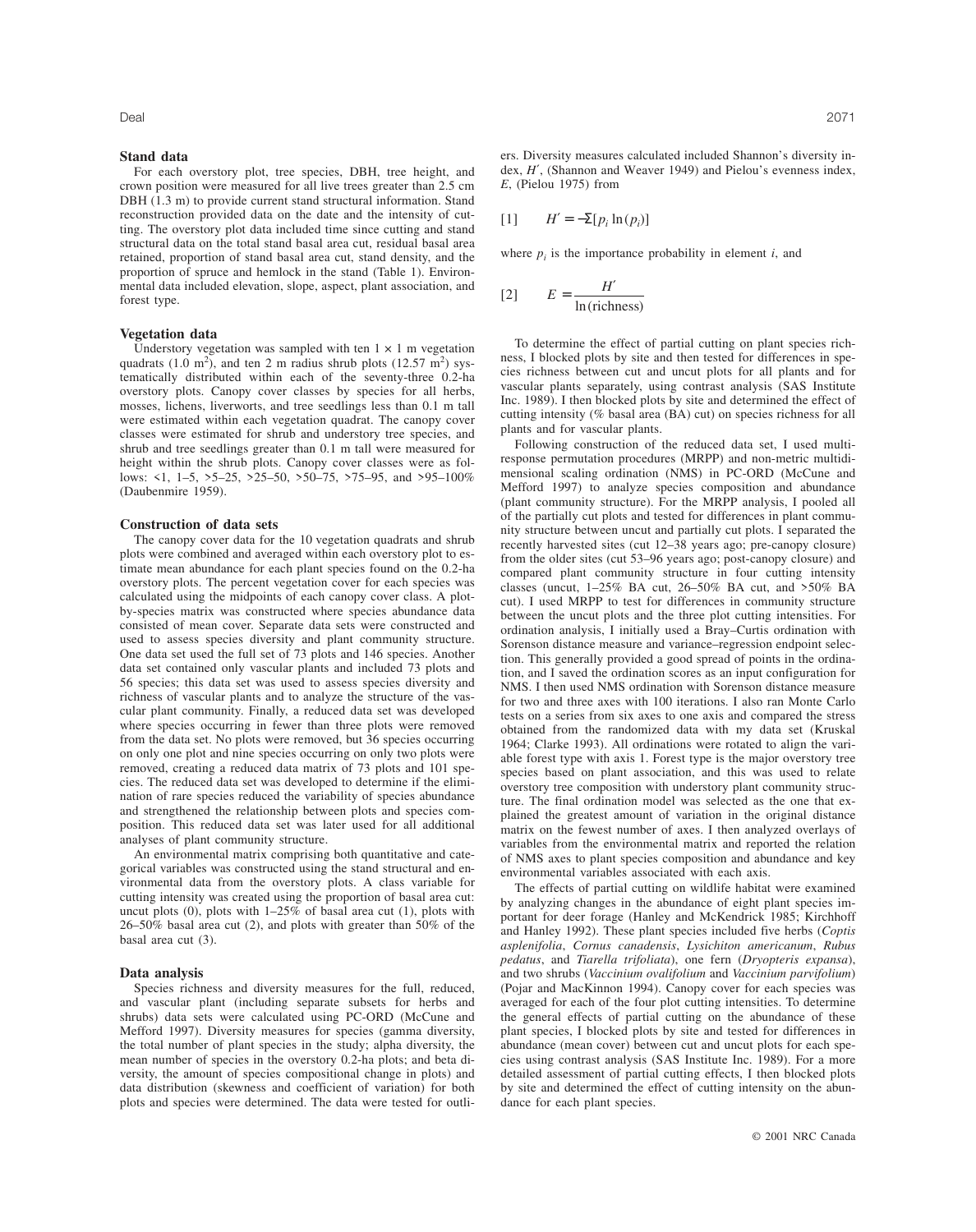|                      |                                         |       |              |      |      | Data distribution               |                     |                 |                        |  |
|----------------------|-----------------------------------------|-------|--------------|------|------|---------------------------------|---------------------|-----------------|------------------------|--|
|                      | Species diversity measures <sup>a</sup> |       |              |      |      | Coefficient of variation $(\%)$ |                     | <b>Skewness</b> |                        |  |
| Data set             | Gamma                                   | Alpha | <b>B</b> eta | E    | H    | Total of<br>plots               | Total of<br>species | Plot<br>mean    | <b>Species</b><br>mean |  |
| Full                 | 146                                     | 31.3  | 4.67         | 0.66 | 2.27 | 33.10                           | 314.51              | 6.67            | 5.60                   |  |
| Reduced <sup>b</sup> | 101                                     | 30.6  | 3.30         | 0.82 | 2.80 | 31.95                           | 75.46               | 3.51            | 4.42                   |  |
| Vascular             | 56                                      | 14.7  | 3.81         | 0.66 | 1.77 | 50.83                           | 221.75              | 4.56            | 5.40                   |  |
| $Herb^c$             | 41                                      | 9.2   | 4.46         | 0.70 | 1.48 | 65.30                           | 188.25              | 4.01            | 5.37                   |  |
| Shrub <sup>d</sup>   | 15                                      | 5.5   | 2.73         | 0.53 | 0.90 | 70.05                           | 191.93              | 2.92            | 5.47                   |  |

**Table 2.** Species diversity measures and data distribution for the full data set (146 plant species), reduced data set (101 plant species), vascular plants, herbaceous plants, and shrubs.

*<sup>a</sup>*Gamma diversity is the total number of plant species in the study; alpha diversity is the mean number of species in the overstory 0.2-ha plots; beta diversity is the amount of species compositional change in plots; evenness  $(E)$  = *H*'/ln(richness), from Pielou (1975); diversity  $(H') = -\sum (p_i \ln(p_i))$ , where  $p_i$  is the importance probability in element *i*, from Shannon and Weaver (1949).

<sup>b</sup>The reduced data set included only species found on three or more plots.

*<sup>c</sup>*The herb data set included herbaceous plants and ferns.

*<sup>d</sup>*The shrub data set included woody shrubs and tree seedlings.

# **Results**

#### **Species diversity**

The full data set had high species richness with 146 plant species found on the 73 partially cut and uncut plots (Table 2). Species richness was highly variable among stands, ranging from 19 to 48 species in cut plots at recently harvested sites (Margarita Bay and Thomas Bay, respectively) and from 18 to 42 species in cut plots at older sites (Sarkar and Weasel Cove, respectively). The vascular plant data set also was species rich, particularly for the relatively speciespoor forest plant communities of southeast Alaska; it contained 56 species of shrubs, ferns, tree seedlings, and herbaceous plants (Table 2).

The removal of species occurring in fewer than three plots resulted in a reduced data set of 101 species. Overall, the reduced data set had substantially reduced variability in species abundance (*E* and *H*′ measures), with only slightly reduced plot species richness (alpha diversity, Table 2). The data distribution for the full data set had highly variable species abundance with an average skewness of 6.67 and 5.60 for plots and species, respectively (Table 2). The coefficient of variation for plots was relatively low (33%), but very high for species (314%) reflecting the high variability in species abundance. The herb and shrub data sets (vascular plants) also had high variation in species abundance (high coefficient of variation and skewness). The reduced data reduced the variability of species abundance and strengthened the relationship between plots and species composition. This reduced data set was therefore used for all additional analyses of plant community structure.

Species richness was highly variable among stands, but after accounting for differences in species composition by blocking by site, I found no significant difference in species richness between the uncut and partially cut plots  $(p =$ 0.295). I also found no significant difference  $(p = 0.263)$  in the species richness of vascular plants between the uncut and partially cut plots. Species richness of all plants decreased with increasing cutting intensity (Fig. 2*a*), but the relationship was weak  $(R^2 = 0.111, p = 0.137)$ . Species richness of vascular plants alone also decreased slightly with increasing **Fig. 2.** The species richness of all plants (*a*) and vascular plants only (*b*) as a function of cutting intensity. The reported  $R^2$  and *p* values are for the 55 partially cut plots only.



cutting intensity (Fig. 2*b*) but the relationship was not significant  $(R^2 = 0.020, p = 0.362)$ . The species richness of all plants and vascular plants was similar among the uncut and partially cut plots, and neither partial cutting nor the inten-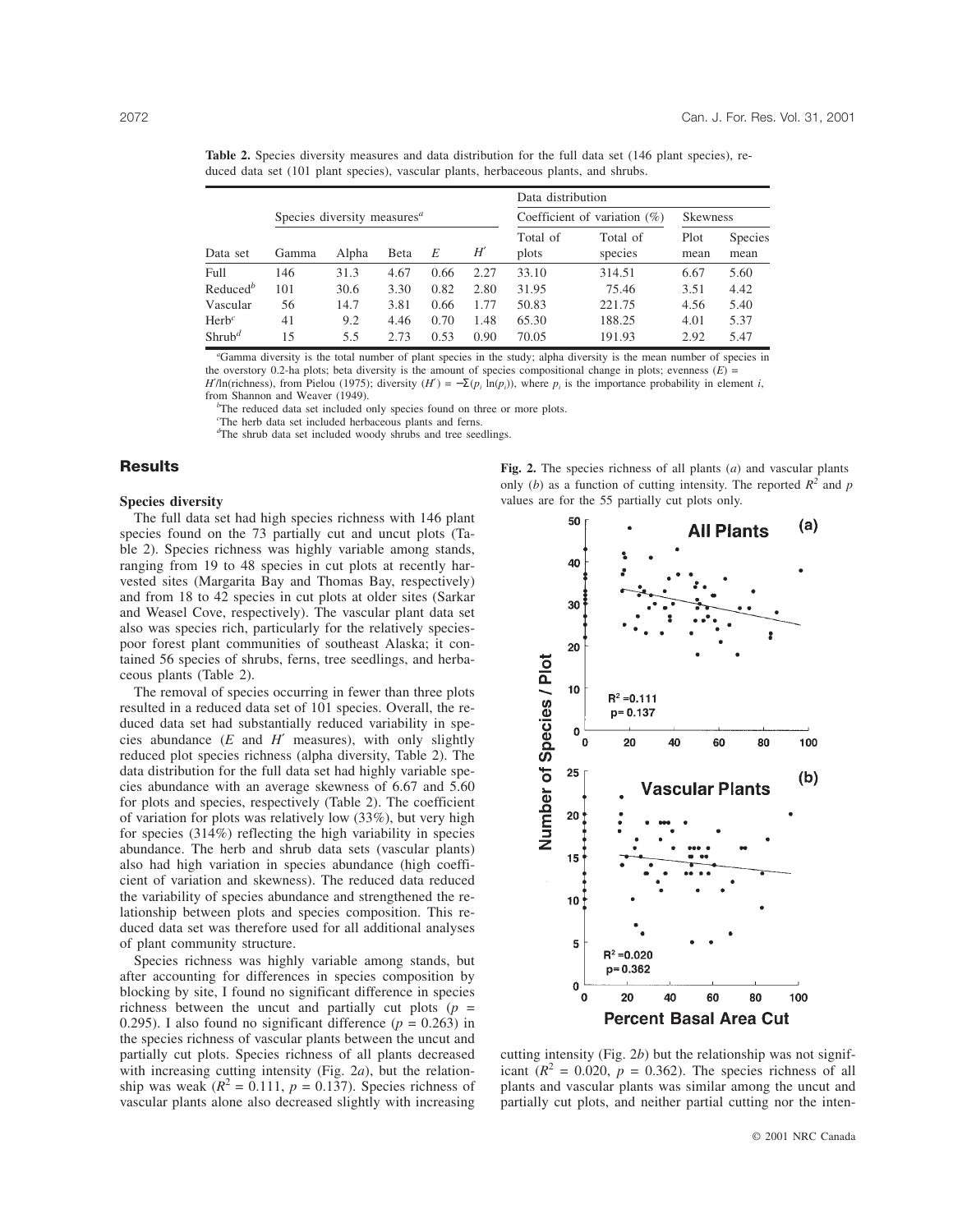**Fig. 3.** The plant community structure in species space from non-metric multidimensional scaling for the 73 uncut and partially cut plots. See Table 1 for definition of site codes.



sity of cutting led to significant changes in plant species richness.

**Plant community structure**

The NMS ordination of plots showed that species composition and abundance (plant community structure) was similar in the uncut and partially cut plots (Fig. 3). The cut and uncut plots frequently grouped together by stand, and in some stands all plots formed tight clusters (e.g., SB, PB, KL, and WC; Fig. 3) indicating that plant communities were often more similar within stands than among stands. MRPP analysis also showed no significant differences in plant community structure between the partially cut and uncut plots (*p* = 0.110; Table 3).

Recently cut plots harvested 12–38 years ago, and not yet in the canopy closure – stem exclusion stage, did not significantly differ in community structure from the uncut plots  $(p = 0.965;$  Table 3). In contrast, plots harvested 53–96 years ago, and past the normal onset of canopy closure, appeared to have somewhat different plant community structure than the uncut plots ( $p = 0.066$ ; Table 3). However, the apparently different response in recently harvested versus older sites was largely explained by the effect of cutting intensity. The light (1–25% BA) and medium (26–50% BA) cutting intensity plots were similar to the uncut plots for both the recently harvested and older sites, and they did not differ significantly in community structure from the uncut plots (*p* = 0.995, 0.559, 0.761, and 0.120, respectively; Table 3). However, the heavy cutting intensity plots (>50% BA) had a significantly different plant community structure than the uncut plots for both the recently harvested and older sites

**Table 3.** The effect of cutting intensity on plant community structure.

|                                                                                   | <b>MRPP</b>   |
|-----------------------------------------------------------------------------------|---------------|
| Cutting treatment comparisons $(n)$                                               | probabilities |
| All uncut plots (18) vs. all partially cut plots (55)                             | 0.110         |
| Recent <sup>a</sup> uncut plots $(5)$ vs. recent cut plots $(16)$                 | 0.965         |
| Older <sup><i>a</i></sup> uncut plots (13) vs. older cut plots (39)               | 0.066         |
| Recent uncut plots (5) vs. recent cut plots with<br>$1-25\%$ of stand BA cut (6)  | 0.995         |
| Older uncut plots (13) vs. older cut plots with<br>$1-25\%$ of stand BA cut (5)   | 0.559         |
| Recent uncut plots (5) vs. recent cut plots with<br>$26-50\%$ of stand BA cut (6) | 0.761         |
| Older uncut plots (13) vs. older cut plots with<br>$26-50\%$ of stand BA cut (16) | 0.120         |
| Recent uncut plots (5) vs. recent cut plots with<br>51–99% of stand BA cut $(4)$  | 0.039         |
| Older uncut plots (13) vs. older cut plots with<br>51–99% of stand BA cut (18)    | 0.029         |

**Note:** The multi-response permutation procedure (MRPP) probabilities are the probability of no difference in plant community structure between the respective groups of uncut and partially cut plots. BA, basal area.

*<sup>a</sup>*Recent sites include sites harvested 12–38 years ago; older sites include sites harvested 53–96 years ago.

 $(p = 0.039$  and 0.029, respectively; Table 3). Overall, plant communities were similar between the uncut and partially cut plots but the intensity of cutting appeared to cause significant changes in plant community structure.

Most stand and environmental variables, including stand density measures such as basal area and crown competition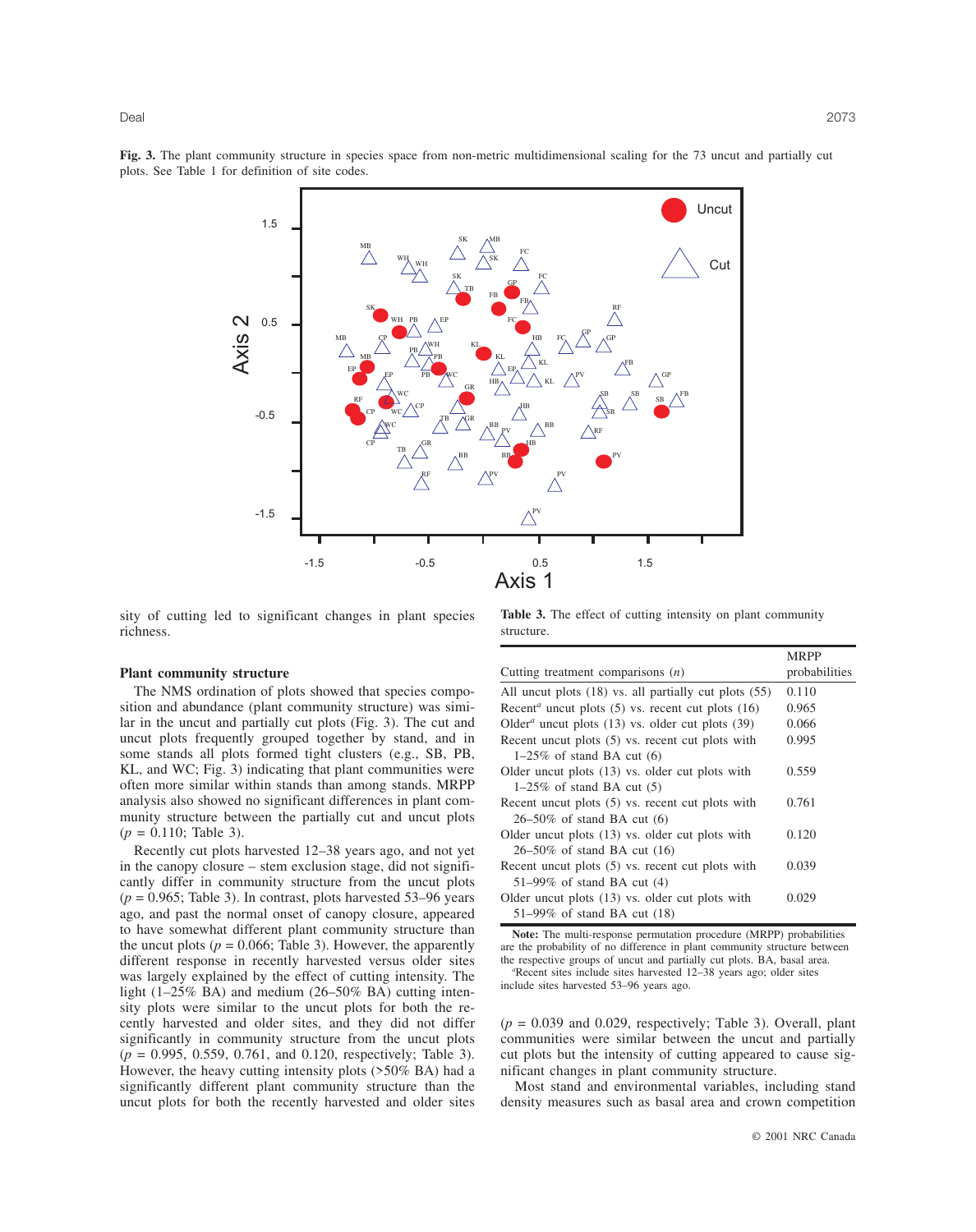**Table 4.** The correlation coefficient (*r*) and cumulative coefficient of determination  $(R^2)$  of stand and environmental variables and species variables with NMS ordination axes.

|                                      |              |              | $R^2$ , both |
|--------------------------------------|--------------|--------------|--------------|
|                                      | $r$ , axis 1 | $r$ , axis 2 | axes         |
| Stand and environmental variables    |              |              |              |
| Time since cutting                   | 0.043        | 0.361        | 0.132        |
| Elevation                            | $-0.432$     | 0.022        | 0.187        |
| Current stand BA                     | 0.131        | 0.158        | 0.042        |
| $CCF^a$                              | $-0.285$     | 0.292        | 0.166        |
| Total stems                          | $-0.567$     | 0.125        | 0.337        |
| $%$ spruce                           | 0.551        | $-0.145$     | 0.325        |
| $%$ hemlock                          | $-0.517$     | 0.212        | 0.312        |
| % other species                      | 0.038        | $-0.177$     | 0.033        |
| Stand BA cut                         | 0.193        | 0.076        | 0.043        |
| Stand BA uncut                       | $-0.130$     | $-0.037$     | 0.018        |
| $\%$ of stand cut                    | 0.174        | 0.127        | 0.046        |
| <b>Species variables</b>             |              |              |              |
| Athyrium filix-femina (fern)         | 0.649        | $-0.135$     | 0.439        |
| Coptis asplenifolia (herb)           | $-0.058$     | $-0.357$     | 0.131        |
| Cornus canadensis (herb)             | $-0.208$     | $-0.484$     | 0.278        |
| Dryopteris expansa (fern)            | 0.250        | $-0.161$     | 0.089        |
| Gymnocarpium dryopteris (fern)       | 0.645        | $-0.191$     | 0.453        |
| Lysichiton americanum (herb)         | $-0.035$     | $-0.339$     | 0.116        |
| Oplopanax horridus (shrub)           | 0.638        | $-0.324$     | 0.512        |
| Rhytidiadelphus loreus (moss)        | $-0.603$     | 0.019        | 0.364        |
| <i>Rubus pedatus</i> (herb)          | $-0.100$     | $-0.324$     | 0.115        |
| Tiarella trifoliata (herb)           | 0.519        | $-0.210$     | 0.314        |
| Vaccinium ovalifolium (shrub)        | $-0.525$     | $-0.306$     | 0.369        |
| <i>Vaccinium parvifolium</i> (shrub) | $-0.336$     | $-0.051$     | 0.116        |

**Note:** The ordination was rotated to align the variable "forest type" (major overstory tree species based on plant association) with the first axis. Species selected were either important species for deer forage or were species highly correlated with ordination axes. BA, basal area.

<sup>a</sup>CCF, crown competition factor =  $\pi$ (maximum crown width<sup>2</sup>) ×  $100/(4 \times 10000)$  (Krajicek et al. 1961), where maximum crown width =  $1.07 + 0.334(D^{0.8263})$  for southeast Alaska (Farr et al. 1989), and *D* is tree diameter.

factor, were poorly correlated with the first two axes of the NMS ordination (Table 4). However, stem density was negatively associated with axis 1 and explained the greatest amount of variation for both ordination axes ( $R^2 = 0.337$ ; Table 4). Stem density was closely related to the proportion of hemlock in the stand, and species composition and abundance appeared to differ among densely stocked hemlockdominated stands and lighter stocked spruce-dominated stands. Canopy coverage of a few dominant understory species (e.g., *Oplopanax horridus* and *Vaccinium ovalifolium*) was closely associated with overstory tree composition (forest type). *Oplopanax* was a frequent associate with Sitka spruce, and *Vaccinium* was a common associate with western hemlock. Two ferns (*Athyrium filix-femina* and *Gymnocarpium dryopteris*) also showed strong associations with Sitka spruce.

#### **Abundance of important plant species for deer forage**

I did not find any significant difference in four of the five most important herbs for deer forage (*Coptis asplenifolia*, *Cornus canadensis*, *Rubus pedatus*, and *Tiarella trifoliata*) between the uncut and partially cut plots (*p =* 0.085, 0.187, 0.345, and 0.780, respectively). Herbaceous cover varied greatly among stands and within different plot cutting intensities, and significant relationships with plant abundance and cutting intensity were generally not apparent (Fig. 4). However, the herb *Lysichiton americanum* (skunk cabbage) and the fern *Dryopteris expansa* (shield fern) showed different responses to cutting. The cover of skunk cabbage was significantly lower in the partially cut plots than in the uncut plots (*p <* 0.001). Skunk cabbage was uncommon and was found only on 18 plots (about 25% of plots in the study). Skunk cabbage is a recognized indicator of wet soil conditions (Klinka et al. 1989), and its presence and abundance are probably more related to wet microsites than cutting treatment. Cover for shield fern was significantly higher  $(p =$ 0.010) in the partially cut plots compared with the uncut plots, and cover significantly increased with increasing cutting intensity ( $p = 0.005$ ; Fig. 4).

The shrub *Vaccinium ovalifolium* (blueberry) occurred in 70 of the 73 plots and showed a significant decrease  $(p =$ 0.008) in mean cover in the partially cut plots compared with the uncut plots. After accounting for differences in abundance by blocking by site, I found that blueberry cover also significantly decreased with increasing cutting intensity  $(p = 0.020;$  Fig. 4). There was no significant difference  $(p = 0.020;$ 0.426) in cover of the shrub *Vaccinium parvifolium* between the uncut and partially cut plots.

# **Discussion**

## **Community composition and structure**

The species richness of these partially cut stands is relatively high and comparable to levels reported for other oldgrowth stands in the region (Alaback 1982*a*, 1982*b*; Alaback and Juday 1989; Hanley and Hoel 1996; Hanley and Brady 1997). I found no significant differences in species richness between the uncut and partially cut plots in this study. The high species richness and abundance of understory plants in partially cut stands is very different from the typical plant understories found in stands developing after clear-cutting. The loss of biodiversity following clear-cutting is well documented in southeast Alaska (Wallmo and Schoen 1980; Schoen et al. 1988; Yeo and Peek 1992; Hanley 1993) and is closely associated with the rapid development of conifers (Alaback 1982*b*, 1984; Deal and Farr 1994). Canopy closure and the decline in plant abundance during the ensuing stem exclusion stage of stand development (Oliver and Larson 1990) is extremely intense and can last for over 100 years in southeast Alaska. Alaback (1982*a*) found that stands had very species-poor plant understories 40–90 years after clearcutting. I also found significant differences in plant community structure between the uncut plots and the heavy cutting intensity plots. However, these differences in community structure after partial cutting were relatively small compared with the virtual elimination of shrubs and herbaceous plants that occurs after clear-cutting.

Some of the important plant species for deer forage showed slight reductions in cover following partial cutting. However, five of the eight most important species had no significant changes in abundance, two species decreased and one species increased in abundance following partial cutting.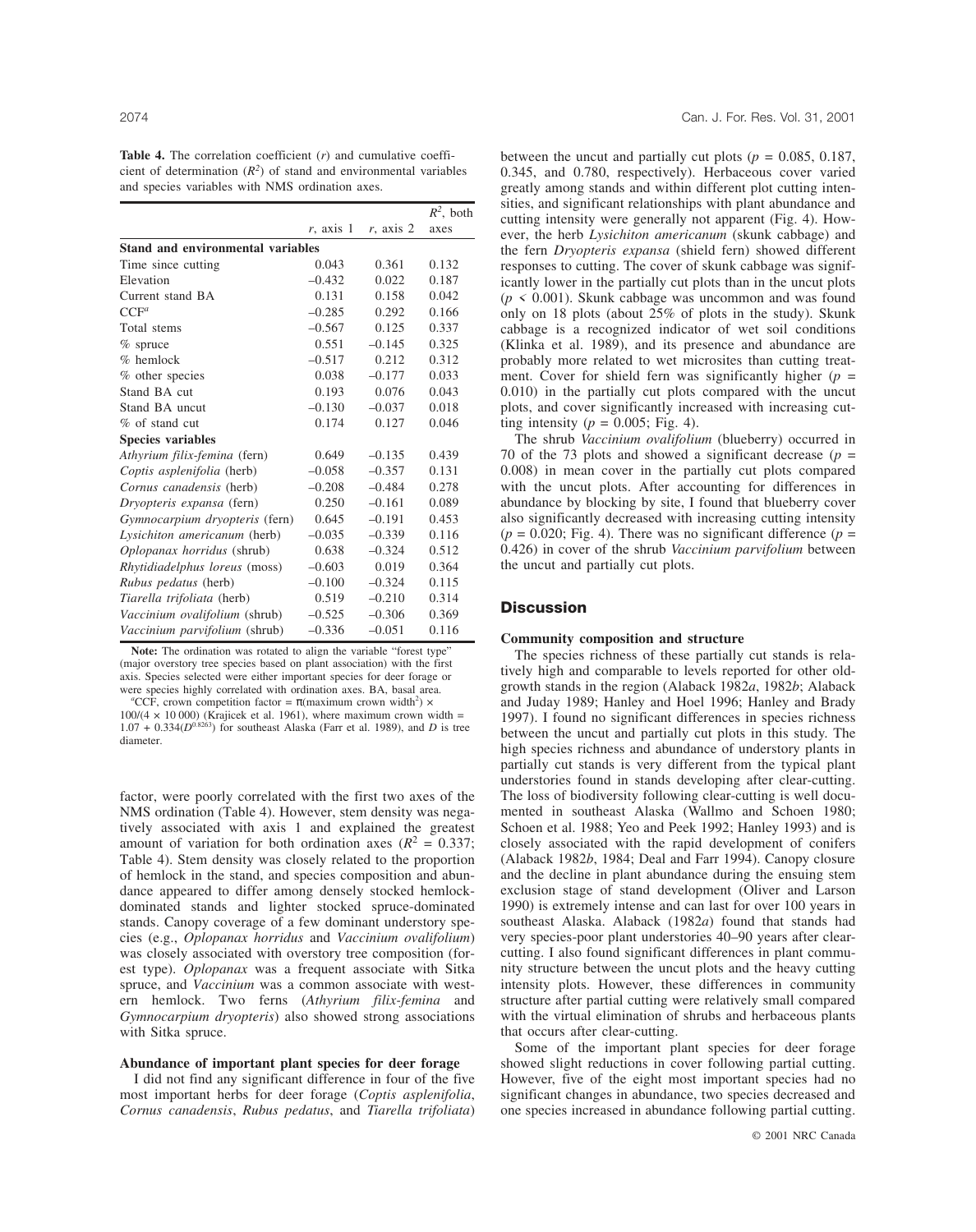

**Fig. 4.** The mean cover for eight plant species important for deer forage as a function of cutting intensity. The reported  $R^2$  and p values are for the partially cut plots only.

Blueberry is a common shrub and an important food source for Sitka black-tailed deer in southeast Alaska, and the significant decrease in blueberry abundance with increasing cutting intensity may reduce available deer forage. However, the decrease in blueberry abundance after partial cutting is relatively small compared with the near elimination of understory shrubs and herbs that commonly occurs after clear-cutting. Comparison of partially cut and clear-cut stands shows the rapid peak and dramatic drop of blueberry abundance in stands 20–80 years after clear-cutting (clearcutting data are from Alaback 1982*b*; Fig. 5). In contrast, the mean cover of blueberry in these partially cut plots was relatively constant over time and did not show the pronounced decrease in blueberry abundance during this stage of stand development.

Plant community structure appears resilient to partial cutting within a moderate range of cutting intensity. Ordination and MRPP analyses showed that similar plant communities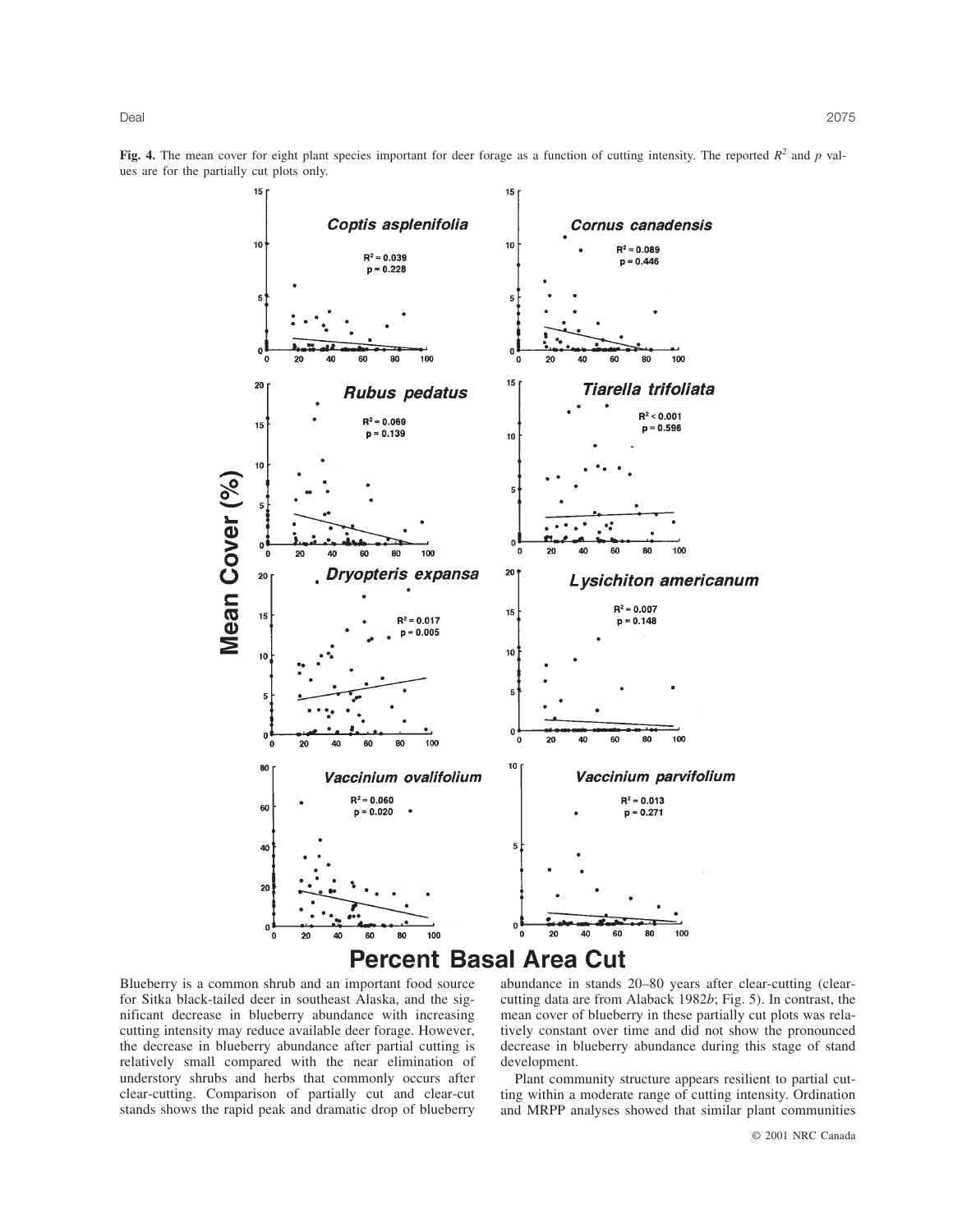**Fig. 5.** Comparison of the abundance of *Vaccinium ovalifolium* in partially cut stands and in stands developing after clear-cutting (clear-cutting data from Alaback 1982*b*).



develop for different cutting intensities within individual stands. Thus, the differences in plant communities among stands do not appear to be attributable to cutting intensity. In this study, species composition remained relatively unchanged as stands developed after partial cutting. Species composition may be related to overstory tree composition (Hanley and Hoel 1996; Deal 1997), site differences in soil drainage (Hanley and Brady 1997; Bormann et al. 1995; Ver Hoef et al. 1988), or stand structures and other site-specific factors (Alaback 1984; Deal and Tappeiner 2001). Overall, partial cutting maintained diverse and abundant plant understories comparable to the plant communities typically found in old-growth stands.

The time since cutting did not have a significant effect on plant community structure, as older and more recently harvested stands had similar understories following partial cutting. This was a surprising result considering the changes in understories that normally occur following canopy closure in older stands and the differences in harvesting methods between the older and more recently harvested sites. At the turn of the century most stands were cut with individual-tree selection using hand-logging operations, which, since the 1920s, have been replaced by cable-logging systems (Rakestraw 1981; Deal 1999). Clear-cutting has led to marked changes in forest stand development but patterns of understory plant development following clear-cutting are similar with different harvesting systems. Alaback (1982*a*) reported "no clear differences in understory development after harvesting with various cable-logging systems" (e.g., Aframe, high-lead, and skyline). Thus, the controlling factor for understory plant development appears to be the intensity of cutting, and the time since cutting and specific harvesting systems appear less important.

## **Overstory–understory interactions**

The reasons for differences in species composition and abundance in these partially cut stands appear complex and may be related to several factors, including tree species composition, stand density, and other site and environmental factors. Plant community structure appears to be closely associated with overstory tree composition and stand structure, especially as related to tree density and proportion of western hemlock. The nine plots with the fewest plant species averaged more than 1300 trees/ha, almost twice the average for all partially cut plots. In these species-poor understory plots, almost 90% of the trees were hemlock, and all nine plots were well above the cut plot average (79% hemlock). Furthermore, the six plots with the fewest vascular plants averaged almost 95% hemlock. It appears that these hemlock-dominated stands with large numbers of trees have severely suppressed understory development. These species-poor understory plots had numerous, small-diameter trees established soon after cutting. New tree regeneration was generally abundant on cut plots, and heavy cutting intensity favored establishment of both hemlock and spruce trees. The establishment of new-tree cohorts was positively related to the proportion of basal area cut, and new trees were always established in plots with at least 50% or more of the basal area cut (Deal and Tappeiner 2001). Plots with more than 50% of the basal area removed had significantly different plant community structure than uncut plots, and this cutting intensity level may be an important threshold for maintaining understory plant communities. The stands with large numbers of young-growth trees formed a dense new cohort that suppressed shrubs and herbs. The development of a new cohort that suppresses understory vegetation has been reported in other studies. In a coastal spruce–hemlock stand in Oregon, Alaback and Herman (1988) found that the establishment of a second cohort of trees below the overstory severely suppressed the understory vegetation. Deal and Farr (1994) also found that thinning young hemlock–spruce stands promoted dense germination of understory conifers and prevented the establishment of other understory plants. Stand dynamics, tree species composition, and stand structure are integral components of overstory– understory interactions and strongly influence understory plant community structure.

The tree size structure of these partially cut stands may also be an important factor for maintaining understory plant diversity and abundance. The residual trees remaining after partial cutting grew rapidly and were a dominant component of the current stand (Deal 1999). Immediately after cutting there were few trees on these plots greater than 70 cm DBH, and these cut stands had very different tree size structures than the old-growth stands prior to cutting (Deal and Tappeiner 2001). Sixty years after cutting, however, these stands had similar numbers of large-sized (>100 cm DBH) trees compared with the old-growth stands, and these similar structures were largely a result of the growth of the mediumdiameter trees into the larger diameter classes. Following partial cutting there is often a wide range of large and small trees left in the residual stands, and these stands develop and form structurally complex, multilayered forest canopies. The heterogeneous stand structures that develop after partial cutting are much more similar to old-growth stands than to the uniform young-growth stands that develop after clearcutting. Alaback (1984) found that several structural differences between old-growth stands and young-growth stands were related to differences in canopy density and canopy structure. These stand structures may influence light levels that are critical for understory plant development (Alaback 1984; Tappeiner and Alaback 1989). The presence of large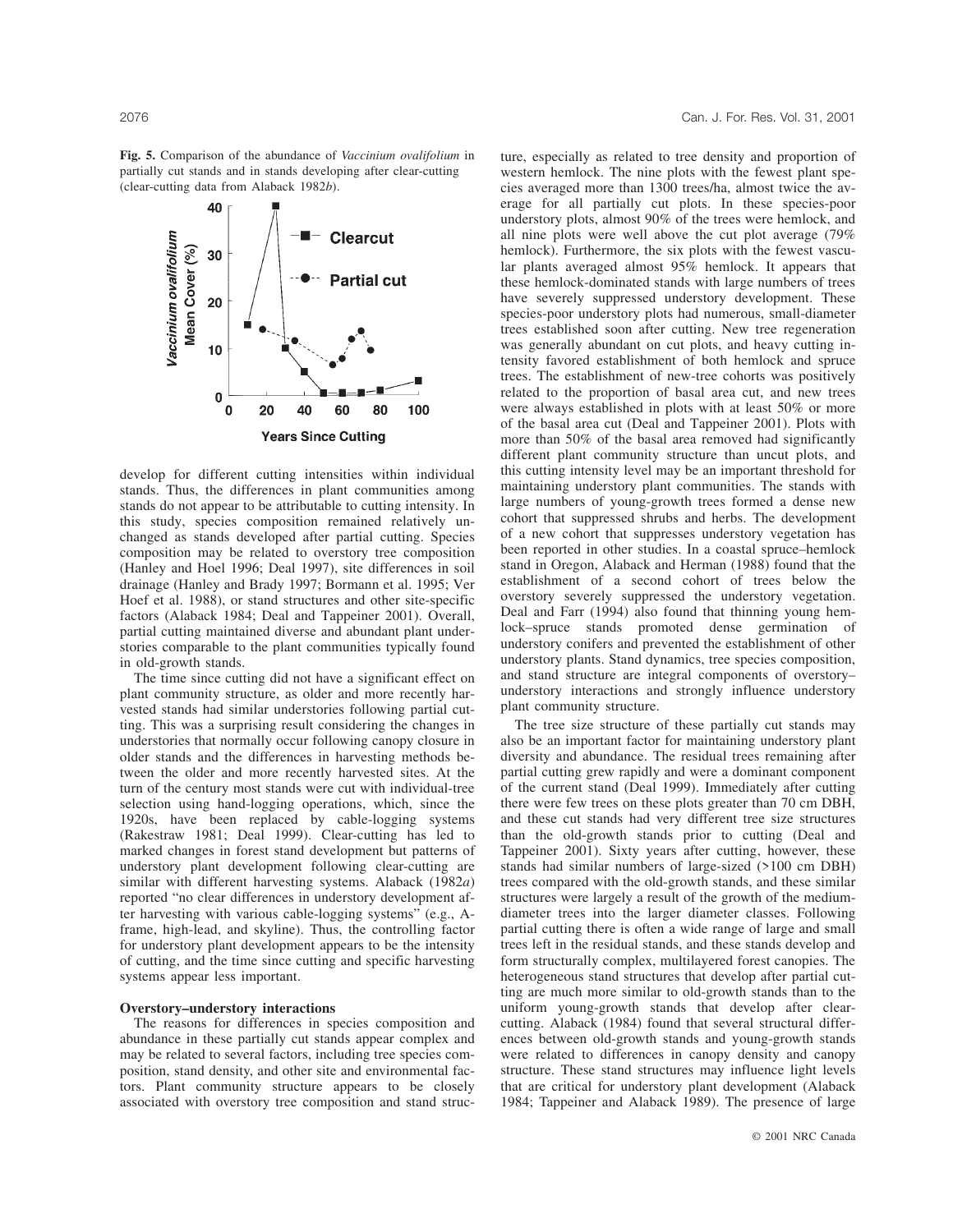and small residual trees after partial cutting creates structural heterogeneity and complex overstory–understory interactions, and these structures may be important for maintaining abundant and diverse understory plant communities.

It is important to remember that these stands were cut to provide specific wood products such as spruce sawtimber and hemlock pilings, and cutting occurred without a goal of maintaining understory species or the complex stand structures found in old-growth forests. Nevertheless, I found that these partially cut stands had high species diversity and maintained understory plant abundance over a moderately wide range of cutting intensity. Partial cutting may closely mimic the natural disturbance regime of southeast Alaska. This region is dominated by high frequency, low- to mediummagnitude wind disturbances (Harris 1989; Lertzman et al. 1996; Nowacki and Kramer 1998). Large-scale catastrophic events such as stand replacing fires are rare. Frequently, some of the original stand remains after a blowdown, creating complex multiaged or uneven-aged stands. The complex structures left after partial cutting may create conditions similar to natural, low-intensity disturbances that are common in the region. Further investigation of mechanisms controlling stand responses to partial cutting appears warranted to improve understanding and to develop management guidelines for new silvicultural systems in southeast Alaska.

# Acknowledgements

This project is a contribution from the USDA Forest Service study Alternatives to Clearcutting in the Old-Growth Forests of Southeast Alaska, a joint effort of the Pacific Northwest Research Station, the Alaska Region, and the Tongass National Forest. I thank my field crew and research associates, David Bassett, Ellen Anderson, Louise Yount, and Pat Palkovic. I am grateful for the review of earlier versions of this paper from John Tappeiner, Steve Tesch, Pat Muir, Bruce McCune, Tom Hanley, and Matt Kirchhoff.

## References

- Alaback, P.B. 1982*a*. Dynamics of understory biomass in Sitka spruce–western hemlock forests of southeast Alaska. Ecology, **63**: 1932–1948.
- Alaback, P.B. 1982*b*. Forest community structural change during secondary succession in southeast Alaska. *In* Proceedings of the Symposium: Forest Succession and Stand Development Research in the Northwest, 26 Mar. 1981, Corvallis, Oreg. *Edited by* J.E. Means. Oregon State University, Forestry Research Laboratory, Corvallis, Oreg. pp. 70–79.
- Alaback, P.B. 1984. A comparison of old-growth forest structure in the western hemlock–Sitka spruce forests of southeast Alaska. *In* Proceedings of the Symposium: Fish and Wildlife Relationships in Old-Growth Forests, 12–15 Apr. 1982, Juneau, Alaska. *Edited by* W.R. Meehan, T.R. Merrell, Jr., and T.A. Hanley. American Institute of Fishery Research Biologists, Morehead City, N.C. pp. 219–226.
- Alaback, P.B., and Herman, F.R. 1988. Long-term response of understory vegetation to stand density in *Picea–Tsuga* forests. Can. J. For. Res. **18**: 1522–1530.
- Alaback, P.B., and Juday, G.P. 1989. Structure and composition of low elevation old-growth forests in research natural areas of southeast Alaska. Nat. Areas J. **9**: 27–39.
- Angelstam, P.K. 1998. Maintaining and restoring biodiversity in European boreal forests by developing natural disturbance regimes. J. Veg. Sci. **9**: 593–602.
- Arnott, J.T., and Beese, W.J. 1997. Alternatives to clearcutting in BC coastal montane forests. For. Chron. **73**: 670–678.
- Attiwill, P.M. 1994. The disturbance of forest ecosystems: the ecological basis for conservation management. For. Ecol. Manage. **63**: 247–300.
- Aubry, K.B., Amaranthus, M.P., Halpern, C.B., White, J.D., Woodard, B.L., Peterson, C.E., Lagoudakis, C.A., and Horton, A.J. 1999. Evaluating the effects of varying levels and patterns of green-tree retention: experimental design of the DEMO study. Northwest Sci. **73**(Spec. Issue): 12–26.
- Barrett, J.W. 1995. Regional silviculture of the United States. John Wiley & Sons, New York.
- Bormann, F.H., and Likens, G.E. 1979. Pattern and process in a forested ecosystem: disturbance, development, and the steady state based on the Hubbard Brook ecosystem study. Springer-Verlag, New York.
- Bormann, B.T., Spaltenstein, H., McClellan, M.H., Ugolini, F.C., Cromack, K., and Nay, S.M. 1995. Rapid soil development after windthrow disturbance in pristine forests. J. Ecol. **83**: 747–757.
- Brady, W.W., and Hanley, T.A. 1984. The role of disturbance in old-growth forests: some theoretical implications for southeastern Alaska. *In* Proceedings of the Symposium: Fish and Wildlife Relationships in Old-Growth Forests, 12–15 Apr. 1982, Juneau, Alaska. *Edited by* W.R. Meehan, T.R. Merrell, Jr., and T.A. Hanley. American Institute of Fishery Research Biologists, Morehead City, N.C. pp. 213–218.
- Christensen, N.L. 1989. Landscape history and ecological change. J. For. Hist. **33**: 116–124.
- Clarke, K.R. 1993. Non-parametric multivariate analyses of changes in community structure. Aust. J. Ecol. **18**: 117–143.
- Coates, K.D., and Burton, P.J. 1997. A gap-based approach for development of silvicultural systems to address ecosystem management objectives. For. Ecol. Manage. **99**: 337–354.
- Connell, J.H., and Slatyer, R.O. 1977. Mechanisms of succession in natural communities and their role in community stability and organization. Am. Nat. **111**: 1119–1114.
- Daubenmire, R. 1959. A canopy coverage method of vegetation analysis. Northwest Sci. **33**: 43–64.
- Deal, R.L. 1997. Understory plant diversity in riparian alder–conifer stands after logging in southeast Alaska. USDA For. Serv. Res. Note PNW-RN-523.
- Deal, R.L. 1999. The effects of partial cutting on stand structure and growth, and forest plant communities of western hemlock– Sitka spruce stands in southeast Alaska. Ph.D. dissertation, Oregon State University, Corvallis, Oreg.
- Deal, R.L., and Farr, W.A. 1994. Composition and development of conifer regeneration in thinned and unthinned natural stands of western hemlock and Sitka spruce in southeast Alaska. Can. J. For. Res. **24**: 976–984.
- Deal, R.L., Oliver, C.D., and Bormann, B.T. 1991. Reconstruction of mixed hemlock–spruce stands in coastal southeast Alaska. Can. J. For. Res. **21**: 643–654.
- Deal, R.L., and Tappeiner, J.C. 2001. The effects of partial cutting on stand structure and growth of western hemlock–Sitka spruce stands in southeast Alaska. For. Ecol. Manage. In press.
- Dellasala, D.A., Hager, J.C., Engel, K.A., McComb, W.C., Fairbanks, R.L., and Campbell, E.G. 1996. Effects of silvicultural modifications of temperate rainforest on breeding and wintering bird communities, Prince of Wales Island, southeast Alaska. Condor, **98**: 706–721.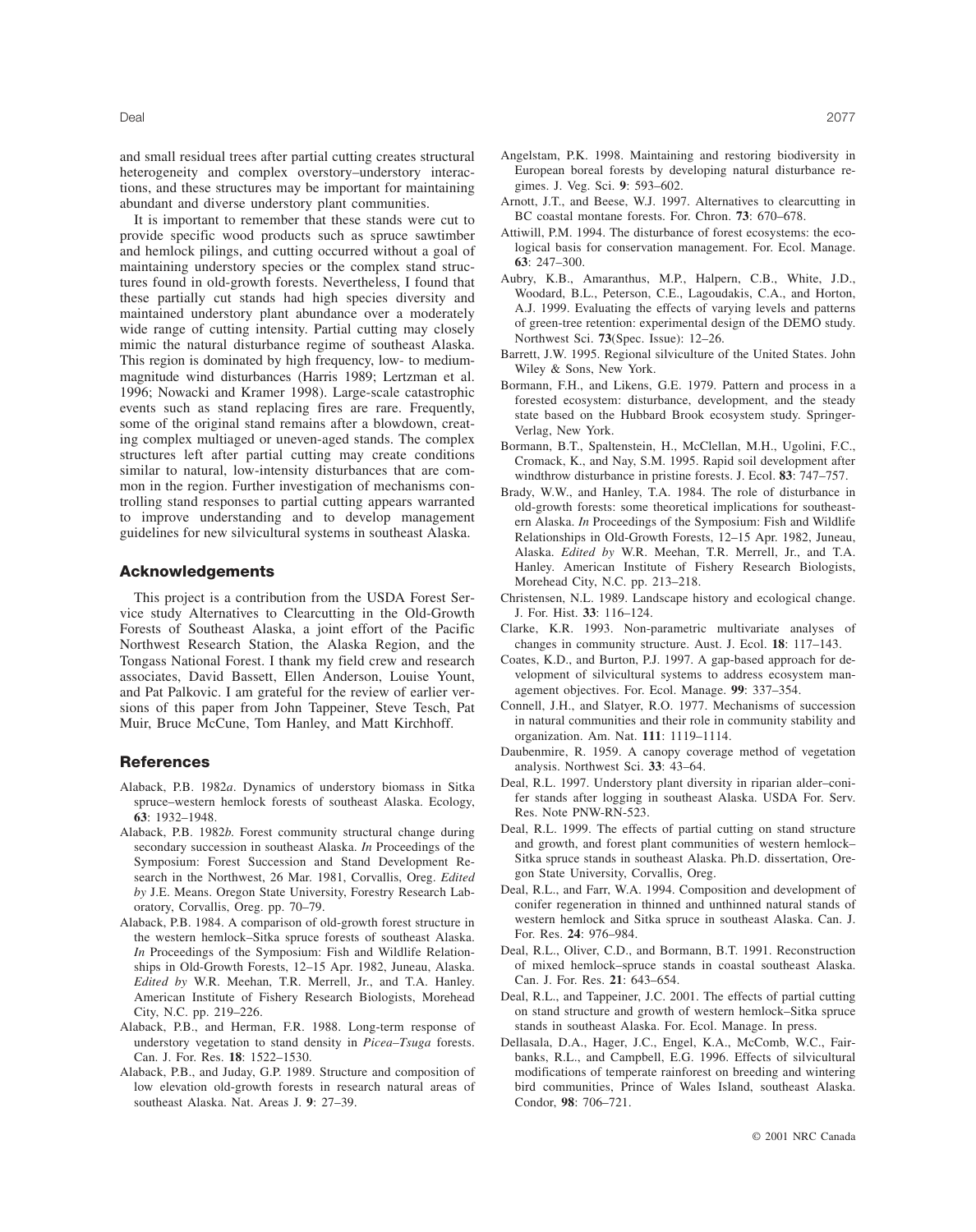- Egler, F.E. 1954. Vegetation science concepts I. Initial floristic composition, a factor in old-field vegetation development. Vegetatio, **4**: 412–417.
- Farr, W.A., Demars, D.J., and Dealy, J.E. 1989. Height and crown width related to diameter for open-grown western hemlock and Sitka spruce. Can. J. For. Res. **19**: 1203–1207.

Franklin, J.F. 1989. Toward a new forestry. Am. For. **95**: 37–44.

- Franklin, J.F., Cromack, K.J., Denison, W., McKee, A., Maser, C. Swanson, F., and Juday, G. 1981. Ecological characteristics of old-growth Douglas-fir forests. USDA For. Serv. Gen. Tech. Rep. PNW-GTR-118.
- Franklin, J.F., Berg, D.R., Thornburgh, D.A., and Tappeiner, J.C. 1997. Alternative silvicultural approaches to timber harvesting: variable retention harvest systems. *In* Creating a forestry for the 21st century. *Edited by* K.A. Kohm and J.F. Franklin. Island Press, Washington, D.C. pp. 111–139.
- Halpern, C.B. 1989. Early successional patterns of forest species: interactions of life history traits and disturbance. Ecology, **70**: 704–720.
- Hanley, T.A. 1993. Balancing economic development, biological conservation, and human culture: the Sitka black-tailed deer (*Odocoileus hemionus* sitkensis) as an ecological indicator. Biol. Cons. **66**: 61–67.
- Hanley, T.A., and Brady, W.W. 1997. Understory species composition and production in old-growth western hemlock – Sitka spruce forests of southeast Alaska. Can. J. Bot. **75**: 574–580.
- Hanley, T.A., and Hoel, T. 1996. Species composition of oldgrowth and riparian Sitka spruce – western hemlock forests in southeastern Alaska. Can. J. For. Res. **26**: 1703–1708.
- Hanley, T.A., and McKendrick, J.D. 1985. Potential nutritional limitations for black-tailed deer in a spruce–hemlock forest, southeastern Alaska. J. Wildl. Manage. **49**: 103–114.

Hard, J.S. 1974. The forest ecosystem of southeast Alaska, 2: forest insects. USDA For. Serv. Gen. Tech. Rep. PNW-GTR-13.

- Harmon, M.E., Franklin, J.F., Swanson, F.J., Sollins, P., Gregory, S.V., Lattin, J.D., Anderson, N.H., Cline, S.P., Aumen, N.G., Sedell, J.R., Lienkaemper, G.W., Cromack, K., and Cummins, K.W. 1986. Ecology of coarse woody debris in temperate ecosystems. *In* Advances in ecological research. Academic Press, New York. pp. 133–302.
- Harris, A.S. 1989. Wind in the forests of southeast Alaska and guides for reducing damage. USDA For. Serv. Gen. Tech. Rep. PNW-GTR-244.
- Harris, A.S., and Farr, W.A. 1974. The forest ecosystem of southeast Alaska, 7: forest ecology and timber management. USDA For. Serv. Gen. Tech. Rep. PNW-GTR-25.
- Harris, A.S., Hutchinson, O.K., Meehan, W.R., Swanston, D.W., Helmers, A.E., Hendee, J.C., and Collins, T.M. 1974. The forest ecosystem of southeast Alaska, 1: the setting. USDA For. Serv. Gen. Tech. Rep. PNW-GTR-12.
- Hennon, P.E., Hansen, E.M., and Shaw, C.G., III. 1990. Causes of basal scars on *Chamaecyparis nootkatensis* in southeast Alaska. Northwest Sci. **64**: 45–54.
- Henry, J.D., and Swan, J.M.A. 1974. Reconstructing forest history from live and dead plant material—an approach to the study of forest succession in southwest New Hampshire. Ecology, **55**: 772–783.
- Kimmey, J.W. 1956. Cull factors for Sitka spruce, western hemlock and western redcedar in southeast Alaska. USDA For. Serv. Alaska For. Res. Stn. Stn. Pap. 6.
- Kirchhoff, M.D., and Hanley, T.A. 1992. A quick cruise method for assessing winter range in southeast Alaska. USDA For. Serv. Region 10 Habitat Hotline 92-1.
- Kirchhoff, M., and Schoen, J.W. 1987. Forest cover and snow: implications for deer habitat in southeast Alaska. J. Wildl. Manage. **5**: 28–33.
- Klinka, K., Krajina, V.J., Ceska, A., and Scagel, A.M. 1989. Indicator plants of British Columbia. University of British Columbia Press, Vancouver, B.C.
- Krajicek, J.E., Brinkman, K.A., and Gingrich, S.F. 1961. Crown competition—a measure of density. For. Sci. **7**: 35–42.
- Kruskal, J.B. 1964. Nonmetric multidimensional scaling: a numerical method. Psychometrica, **29**: 115–129.
- Larsen, J.B. 1995. Ecological stability of forests and sustainable silviculture. For. Ecol. Manage. **73**: 85–96.
- Lertzman, K.P., Sutherland, G.D., Inselberg, A., and Saunders, S.C. 1996. Canopy gaps and the landscape mosaic in a coastal temperate rain forest. Ecology, **77**: 1254–1270.
- Lorimer, C.G. 1985. Methodological considerations in the analysis of forest disturbance history. Can. J. For. Res. **15**: 200–213.
- Lorimer, C.G., Frelich, L.E., and Nordheim, E.V. 1988. Estimating gap origin probabilities for canopy trees. Ecology, **69**: 778–785.
- McClellan, M.H., Swanston, D.N., Hennon, P.E., Deal, R.L., De Santo, T.L., and Wipfli, M.S. 2000. Alternatives to clearcutting in the old-growth forests of southeast Alaska: study plan and establishment report. USDA For. Serv. Gen. Tech. Rep. PNW-GTR-494.
- McCune, B., and Mefford, M.J. 1997. PC-ORD Multivariate analysis of ecological data, version 3rd ed. MJM Software Design, Gleneden Beach, Oreg.
- Nowacki, G.J., and Kramer, M.G. 1998. The effects of wind disturbance on temperate rain forest structure and dynamics of southeast Alaska. *In* Conservation and resource assessments for the Tongass land management plan revision. *Edited by* C.G. Shaw, III and K.R. Julin. USDA For. Serv. Gen. Tech. Rep. PNW-GTR-421.
- Oliver, C.D. 1982. Stand development—its uses and methods of study. *In* Proceedings of the Symposium: Forest Succession and Stand Development Research in the Northwest, 26 Mar. 1981, Corvallis, Oreg. *Edited by* J.E. Means. Oregon State University, Forestry Research Laboratory, Corvallis, Oreg. pp. 100–112.
- Oliver, C.D., and Larson, B.C. 1990. Forest stand dynamics. McGraw-Hill, New York.
- Pickett, S.T.A., and White, P.S. 1985. The ecology of natural disturbance and patch dynamics. Academic Press, Orlando, Fla.
- Pielou, E.C. 1975. Ecological diversity. John Wiley & Sons, New York.
- Pojar, J., and MacKinnon, A. 1994. Plants of the Pacific Northwest Coast. B.C. Ministry of Forests and Lone Pine Publishing, Vancouver, B.C.
- Rakestraw, L. 1981. A history of the United States Forest Service in Alaska. Alaska Historical Commission and the USDA Forest Service, Anchorage, Alaska.
- Rose, C. 1984. Response of deer to forest succession on Annette Island, southeastern Alaska. *In* Proceedings of the Symposium: Fish and Wildlife Relationships in Old-Growth Forests, 12–15 Apr. 1982, Juneau, Alaska. *Edited by* W.R. Meehan, T.R. Merrell, Jr., and T.A. Hanley. American Institute of Fishery Research Biologists, Morehead City, N.C. pp. 219–226.
- SAS Institute Inc. 1989. SAS/STAT user's guide, version 6, 4th ed. SAS Institute Inc, Cary, N.C.
- Schoen, J.W., and Kirchhoff, M.D. 1990. Seasonal habitat use by Sitka black-tailed deer on Admiralty Island, Alaska. J. Wildl. Manage. **54**: 371–378.
- Schoen, J.W., Kirchhoff, M.D., and Hughes, J.H. 1988. Wildlife and old-growth forests in southeastern Alaska. Nat. Areas J. **8**: 138–145.